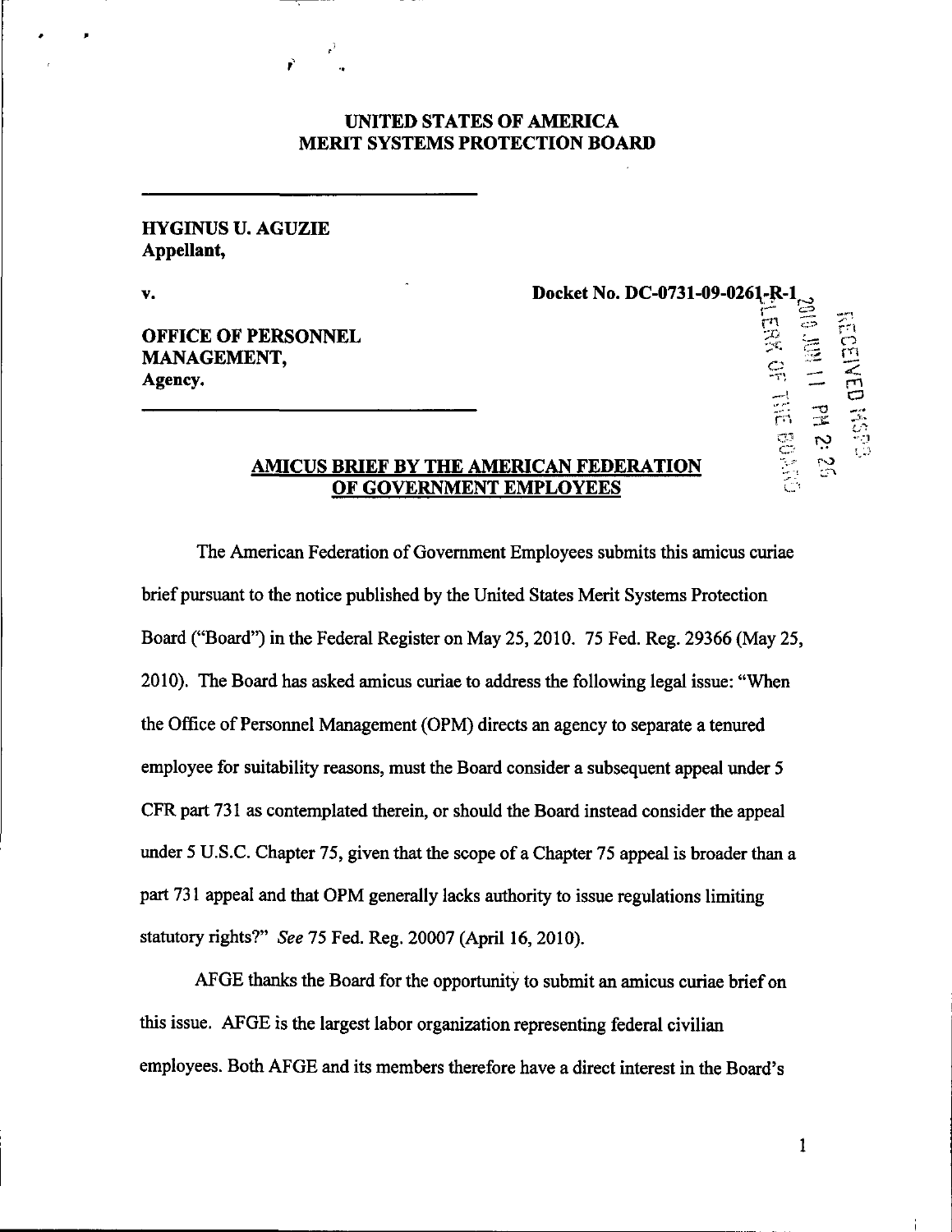decision on this issue. Most, if not all, of the federal civilian employees that AFGE represents are subject to the OPM suitability regulations contained in 5 CFR, Part 731. Indeed, AFGE has been opposed to the application of Part 731 to tenured employees, i.e. those individuals who qualify as "employees" under 5 U.S.C. § 7511, since at least 2007. In 2007, AFGE submitted comments to changes that OPM proposed for its suitability regulations. At that time, AFGE argued that OPM should eliminate its regulations' coverage of employees who successfully completed their probationary periods because, '\*to the extent that OPM continues to attempt to restrictively modify the statutory protections granted to tenured federal employees and appointees, OPM acts ultra vires."

می دی کردن کے بعد استعمال کردیا ہے۔<br>منصوبی وی کا کہنا ہے کہ اس کے بعد استعمال کردیا ہے۔

 $\frac{1}{2\hbar^2}\frac{d^2}{d^2} = 1$ 

经常量

é.

AFGE continues this argument today. Accordingly, and for the reasons discussed below, the Board should apply 5 U.S.C. Chapter 75 when considering the appeals of tenured federal civilian employees who have been removed from service at the direction of OPM for suitability reasons. None of the statutes that provide the authority for OPM's suitability regulations grant OPM the power to restrict or otherwise modify those rights that are expressly and specifically granted to tenured employees by Chapter 75 of Title V of the United States Code.

### I. BACKGROUND

On December 7, 2009, OPM filed a brief in this matter and in the consolidated appeals of appellants Holley C. Barnes, Jenee Ella Hunt-O'Neal and James A. Scott ("OPM Brief). Predictably, OPM defended Part 731. OPM argued: 1) that OPM's authority to regulate suitability actions is derived from distinct statutes and Executive Orders that pre-date Chapter 75; 2) that both OPM's and the Board's regulations

 $\overline{2}$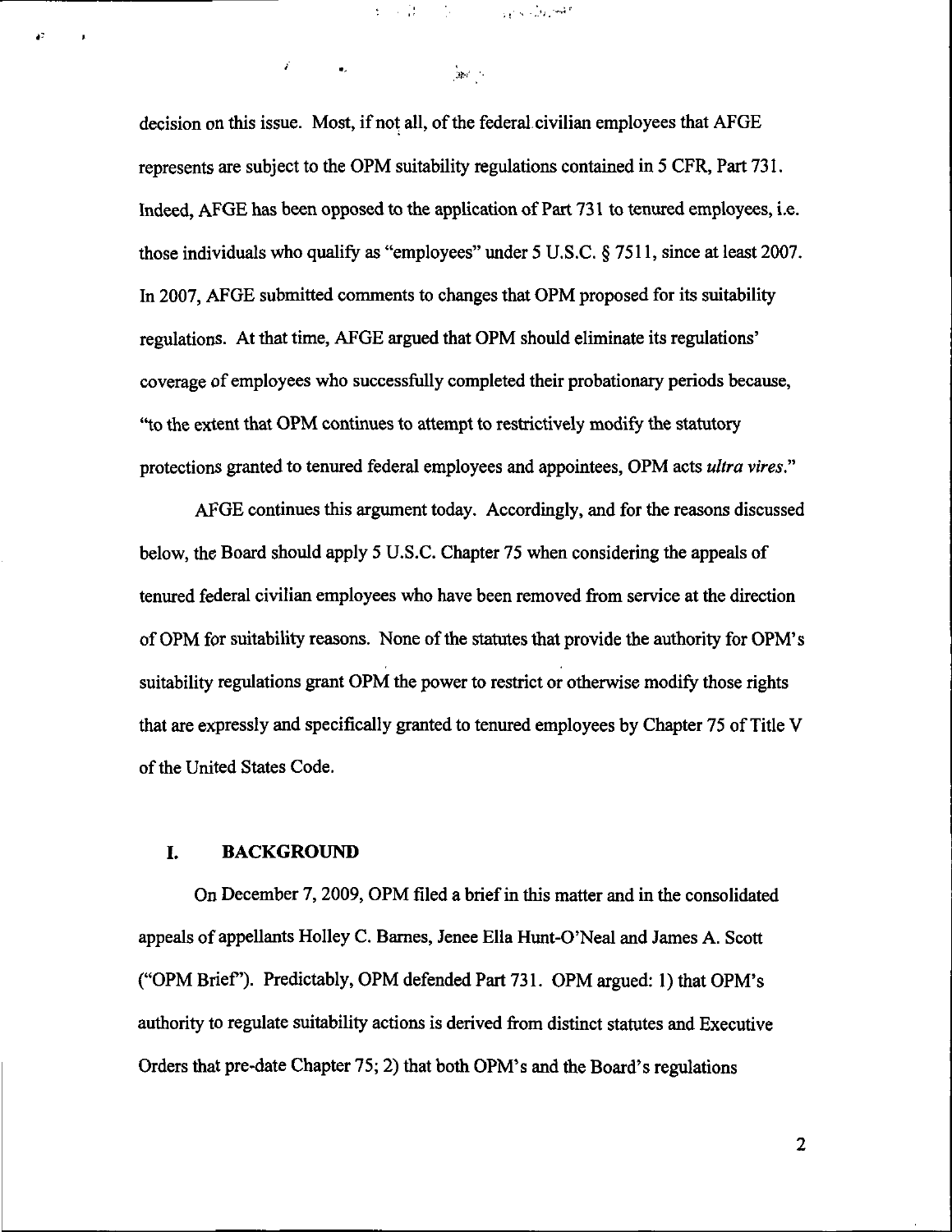" 经现金单元 一个 化新分配器

 $\mathcal{L}_{\text{eff}}$  .

¥.

distinguish between OPM suitability removals and adverse actions taken by employing federal agencies; 3) that Congress ratified the use of separate procedures for suitability removals and adverse action in the Civil Service Reform Act of 1978 ("CSRA"); 4) that a removal directed by OPM under Civil Service Rule V cannot be an adverse action because it is not initiated by the employing agency; and 5) that the remedies of debarment and cancellation would not be available under Chapter 75.

Summarized, OPM's arguments may be boiled down to the assertion that the Board must apply Part 731 when considering the appeals of tenured federal civilian employees who have been removed from service at the direction of OPM after an adverse suitability determinations for three reasons. First, OPM asserts that the Board is bound to apply Part 731 because OPM has the statutory authority to promulgate suitability regulations. Second, OPM asserts that the Board is bound to apply part 731 because OPM has exercised its statutory authority by in fact promulgating suitability regulations. Third, the OPM asserts that the Board is bound to apply Part 731 because both the Board and the United States Court of Appeals for the Federal Circuit ("the Federal Circuit") have previously treated suitability removals taken under Part 731 separately from adverse action appeals under Chapter 75. See OPM Brief at 6-8. OPM relies primarily on five statutory provisions and Executive Order 12107 in support of these assertions. The five statutory provisions that OPM chiefly relies on are: 5 U.S.C. § 1103, 5 U.S.C. § 1104,5 U.S.C. 1302, 5 U.S.C. § 3301, and 5 U.S.C. § 3302.

OPM then reasons that pursuant to the Federal Circuit's decision in Lovshin v. Department of the Navy, 767 F.2d 826 (Fed. Cir. 1985), because its regulations contained

 $\overline{3}$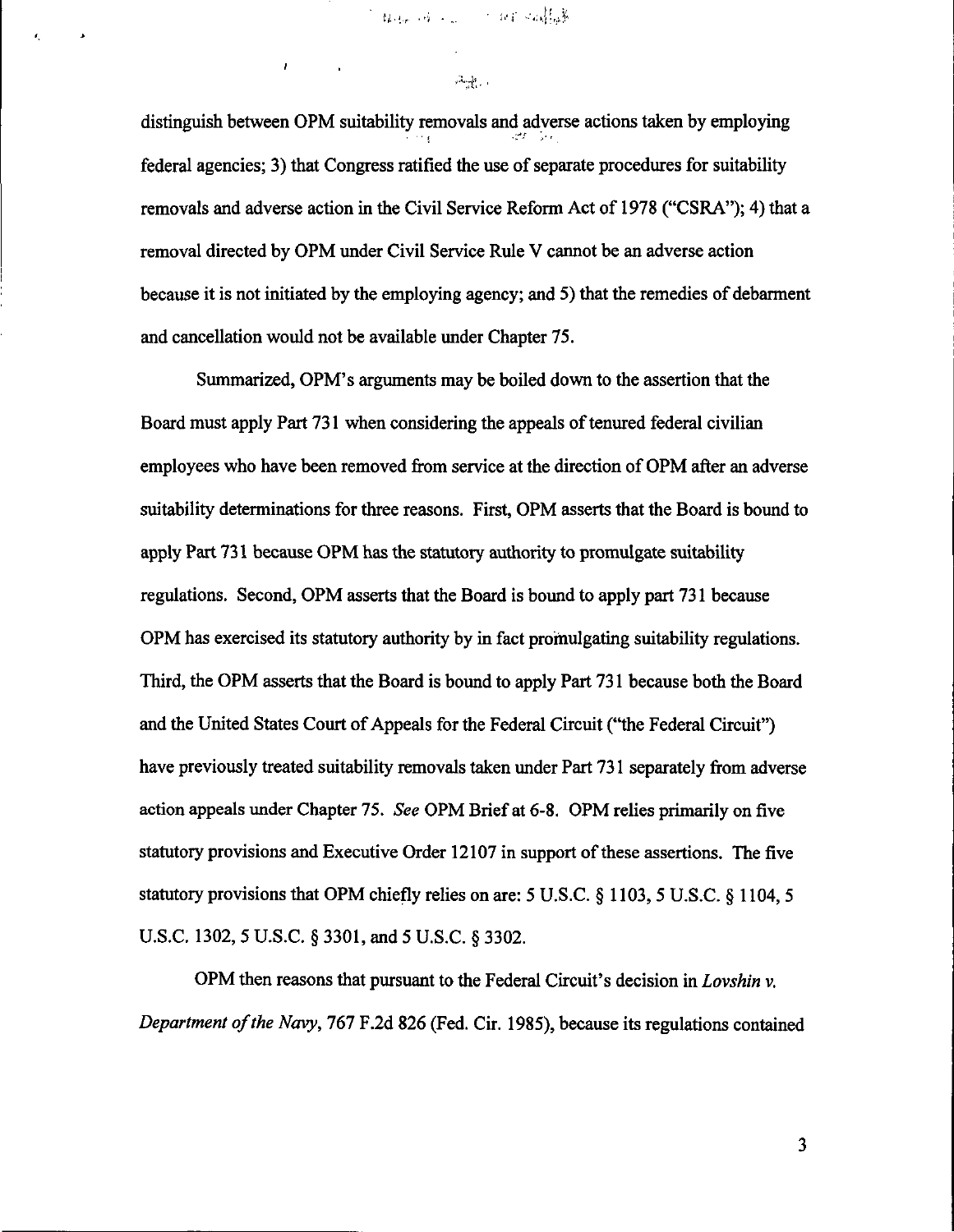1.48. 医肝小肿瘤 机磁场

# $\sim$   $\mu_{\rm H}$

in Part 731 are grounded in statute, the Board may not require suitability appeals to be adjudicated as adverse action appeals under Chapter 75.

#### II. ARGUMENT

OPM's arguments are misguided. To begin with, and as mentioned, OPM's assertion that its suitability regulations are firmly grounded in statutory authority fails because none of the statutory authorities that OPM relies on as the basis for Part 731 grant OPM the power to restrict or otherwise modify rights that are expressly and specifically granted to tenured employees by Chapter 75 and Chapter 77 of Title V of the United States Code. Next, OPM's assertion that the Board should not apply Chapter 75 to suitability removals because OPM's and the Board's regulations distinguish between Part 731 removals and adverse actions appeals and because Congress ratified this separate approach when it passed the CSRA also fails. The precise question raised by the Board has never been adjudicated, and neither Chevron deference nor stare decisis can save regulations that conflict with plain statutory language.

Finally, OPM's reliance on Lovshin v. Dep 't of the Navy, 767 F.2d 826 (Fed. Cir. 1985), which AFGE will not discuss further, makes no sense. Lovshin dealt with an agency's ability to choose between two statutory choices when removing an employee for unacceptable performance, and presupposed that the both of choices available, Chapter 75 and Chapter 43, were valid. This is plainly not the case here. Therefore, Lovshin should not inform the Board's decision in this matter.

 $\overline{\mathbf{4}}$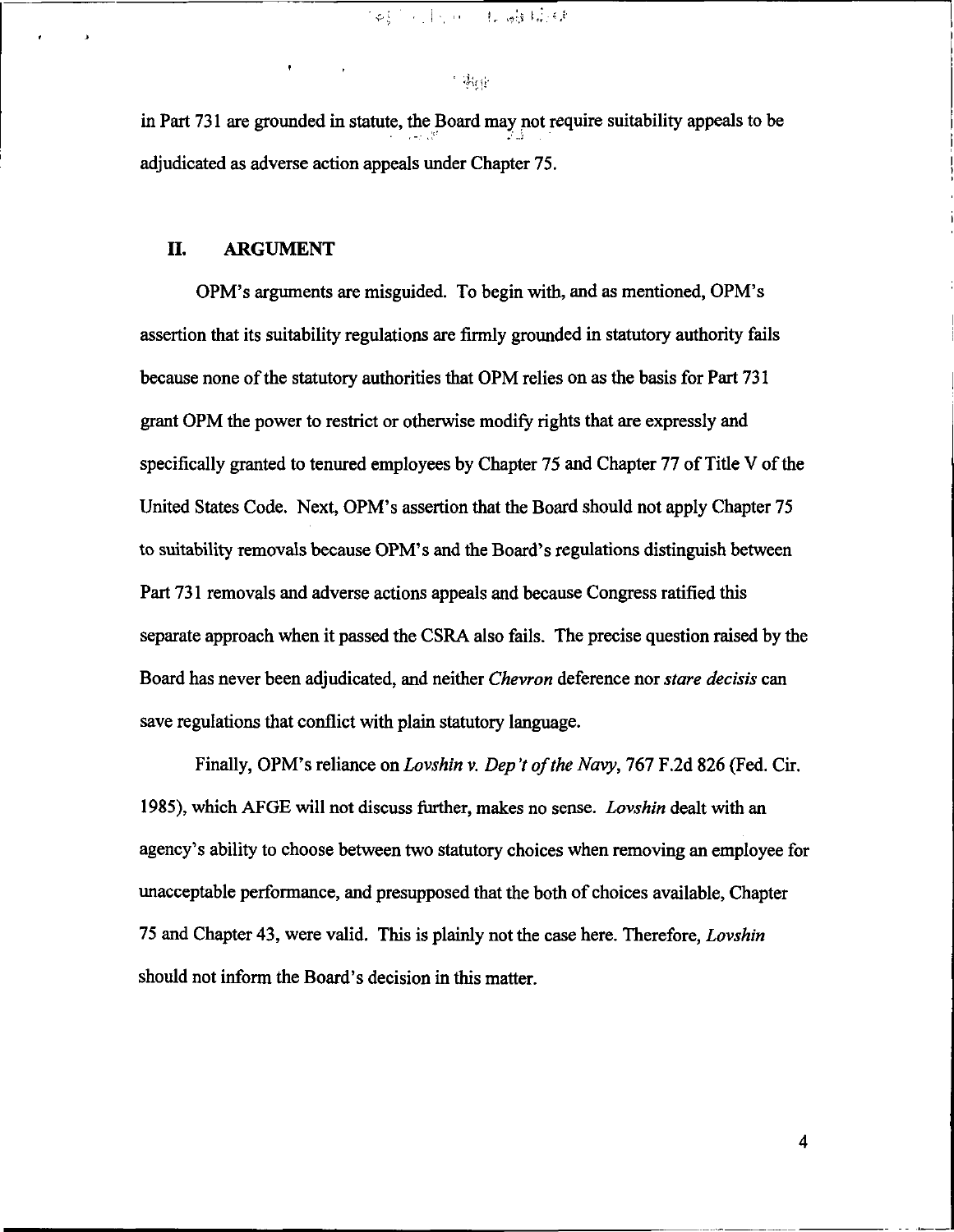# A. OPM Does Not Have Authority to Restrict or Alter Chapter 75 or the Board's Jurisdiction by Regulation

Even by Provide Banker

 $\mathcal{F}_{\mathcal{S}}$  .

OPM's assertion that, "[t]he Board's sua sponte suggestion in this case that OPM's suitability regulations appear to carve out an exception to its statutory jurisdiction under Chapter 75 is, of course, contrary to these regulations," OPM Brief at 7, only underscores the precise problem with OPM's argument that its suitability regulations should triumph over Chapter 75. The core of OPM's argument is that the application of Chapter 75, and in particular the application of 5 U.S.C. § 7513, to this matter is inappropriate because it would be contrary to OPM's suitability regulations. This is a specious argument because it stands a central premise of administrative jurisprudence on its head. Specifically, it is an agency's regulations that must be consistent with statute and not the other way around. See Chevron U.S.A., Inc., v. Natural Res. Defense Council, Inc., 461 U.S. 837,104 S.Ct. 2778 (1984) ("Chevron").

Thus, it is to the statutes relied on by OPM that the Board must look, and not to Part 731, in order to determine the extent of OPM's authority to govern suitability and to determine the validity of OPM's regulations. Placing the Board's analysis into the proper framework, the Board then should look to: 5 U.S.C. § 1103, 5 U.S.C. § 1104, 5 U.S.C. 1302, 5 U.S.C, § 3301, and 5 U.S.C. § 3302. Section 1103 details the functions of the Director of the Office of Personnel Management, including publishing notices of proposed rule-making in the Federal Register. 5 U.S.C. § 1103(b). Section 1104 allows, inter alia, for the delegation of personnel management functions from the President of the United States to the Director of OPM including authority for competitive examinations. 5U.S.C.§1104(a).

 $5<sub>1</sub>$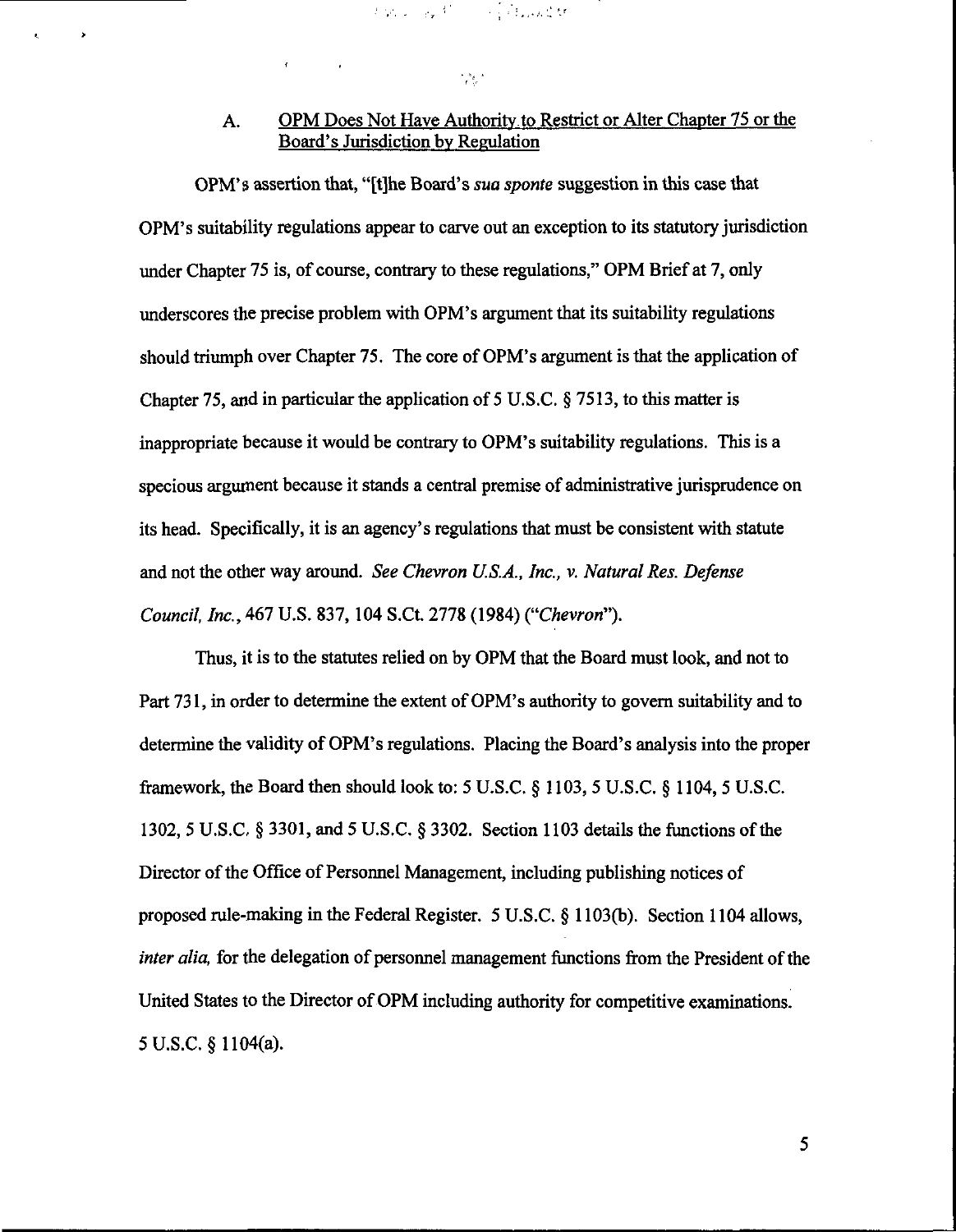In pertinent part, section 1302 provides that, "[t]he Office of Personnel Management, subject to rules prescribed by the Prescribed by the President under this title for the administration of the competitive service, shall prescribe regulations for, control, supervise, and preserve the records of, examinations for the competitive service." 5U.S.C. § 1302(a). Section3301 allows the president to prescribe regulations for the admission of individuals into the civil service and to ascertain the fitness of applicants for employment. 5 U.S.C. § 3301. Section 3302 echoes section 3301 by allowing the President to prescribe rules governing the competitive service that provide for, as nearly as conditions of good administration warrant, necessary exceptions from the competitive service. 5 U.S.C. § 3302.

 $\frac{1}{2}$ 

 $\chi\cdot\phi$ 

ć.

Taken together with Executive Order 12107, the authorities relied on by OPM craft argument that OPM has the general authority to issue and enforce suitability regulations. This is not, however, the issue raised by the Board. The central issue raised by the Board is the extent of OPM's admitted authority to issue suitability regulations. And, it is on this central issue raised by the Board that OPM stumbles because the authorities cited by OPM are silent. That is, giving the language of the provisions relied on by OPM their plain meaning they possess absolutely no indication that Congress intended to allow OPM to override by regulation the specific rights and obligations granted by Chapter 75.

For a more complete answer, the Board must then take as a starting point its own enabling statute. This enabling statute specifically grants the Board the power to, "hear, adjudicate, or provide for the hearing or adjudication, of all matters within the jurisdiction of the Board under this title, Chapter 43 of title 38, or any other law rule, or

6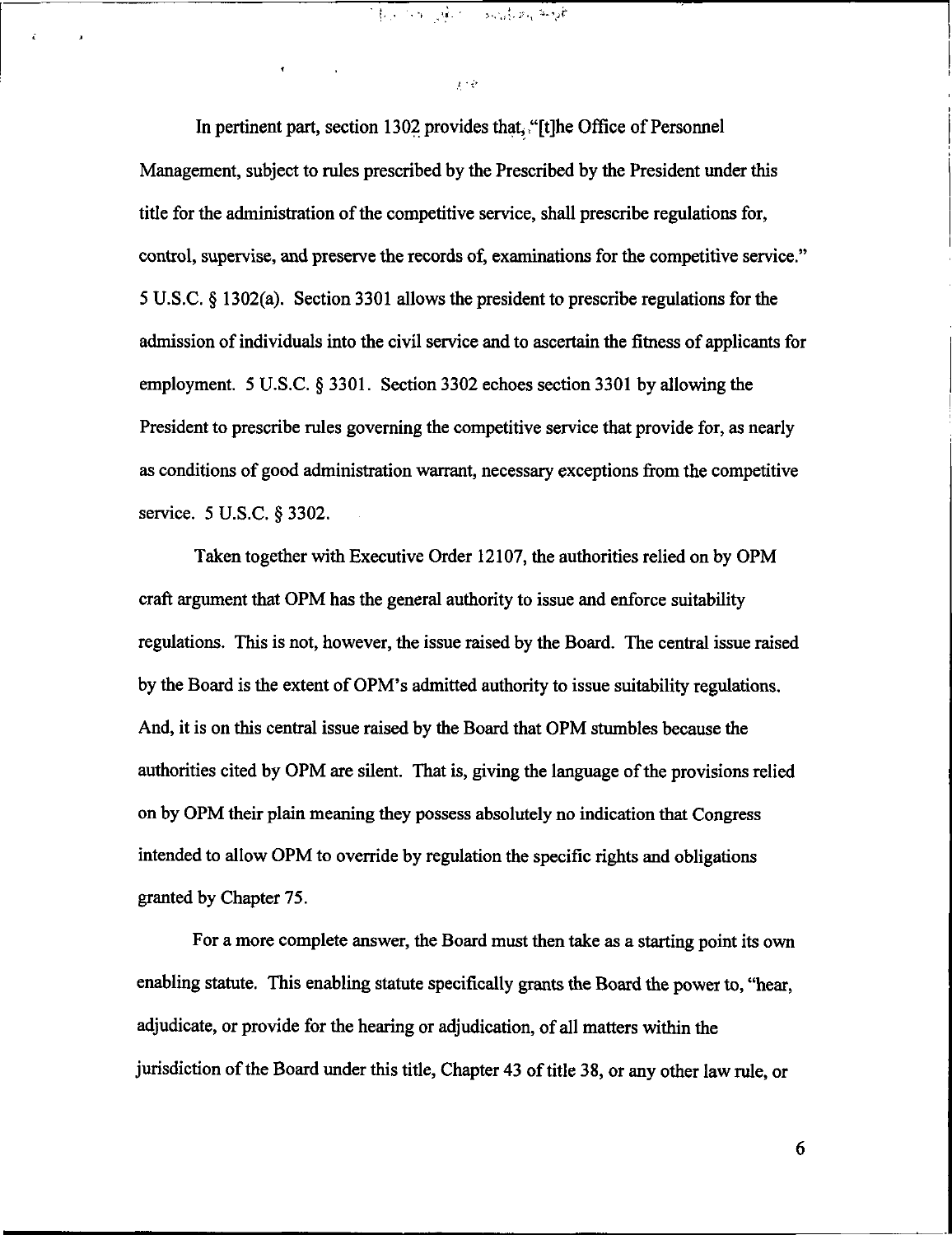regulation, and, subject to otherwise applicable provisions of law, take final action on any such matter." 5 U.S.C.  $\S$  1204(a)(1). While not a plenary grant of authority, section  $1204(a)(1)$  quite clearly grants Board the broad authority to weigh the merits of those matters that are within its jurisdiction.

 $\mathcal{O}(\mathcal{E})$ 

网络威尔 美杂合物 超體

From its enabling statute the Board should therefore proceed to define which matters are "within the jurisdiction of the Board under this title." To answer this question, the Board must look to 5 U.S.C. § 7512. With exceptions not relevant here, section 7512 applies subchapter II of Chapter 75 to, "a removal." 5 U.S.C. § 7512(1). Next, the Board must journey to 5 U.S.C. § 7513, where it will find that, [u]nder regulations prescribed by the Office of Personnel Management, an agency may take an action covered by this subchapter against an employee only for such cause as will promote the efficiency of the service," and that an employee subject to such an action, "is entitled to appeal to the Merit Systems Protection board under section 7701 of this title." 5 U.S.C.  $\S$  7513(a) and (d).

The last piece of the puzzle resides in 5 U.S.C. § 7511. Section 7511 complements section 7513 by defining the term "employee" as, in pertinent part, an individual who has completed her probationary period. Thus, when all the pieces are put together Chapter 75 affirmatively grants the Board the power to adjudicate an employee's appeal of her removal from service in accordance with subchapter II of Chapter 75 unless that removal was taken pursuant to: 1) 5 U.S.C. § 7532 (pertaining to national security); 2) 5 U.S.C. § 3502 (pertaining to RIFs); 3) 5 U.S.C. § 4303 (pertaining to unacceptable performance removals); 4) 5 U.S.C. § 1215 (pertaining to special counsel actions); or 5)

 $\overline{\mathcal{I}}$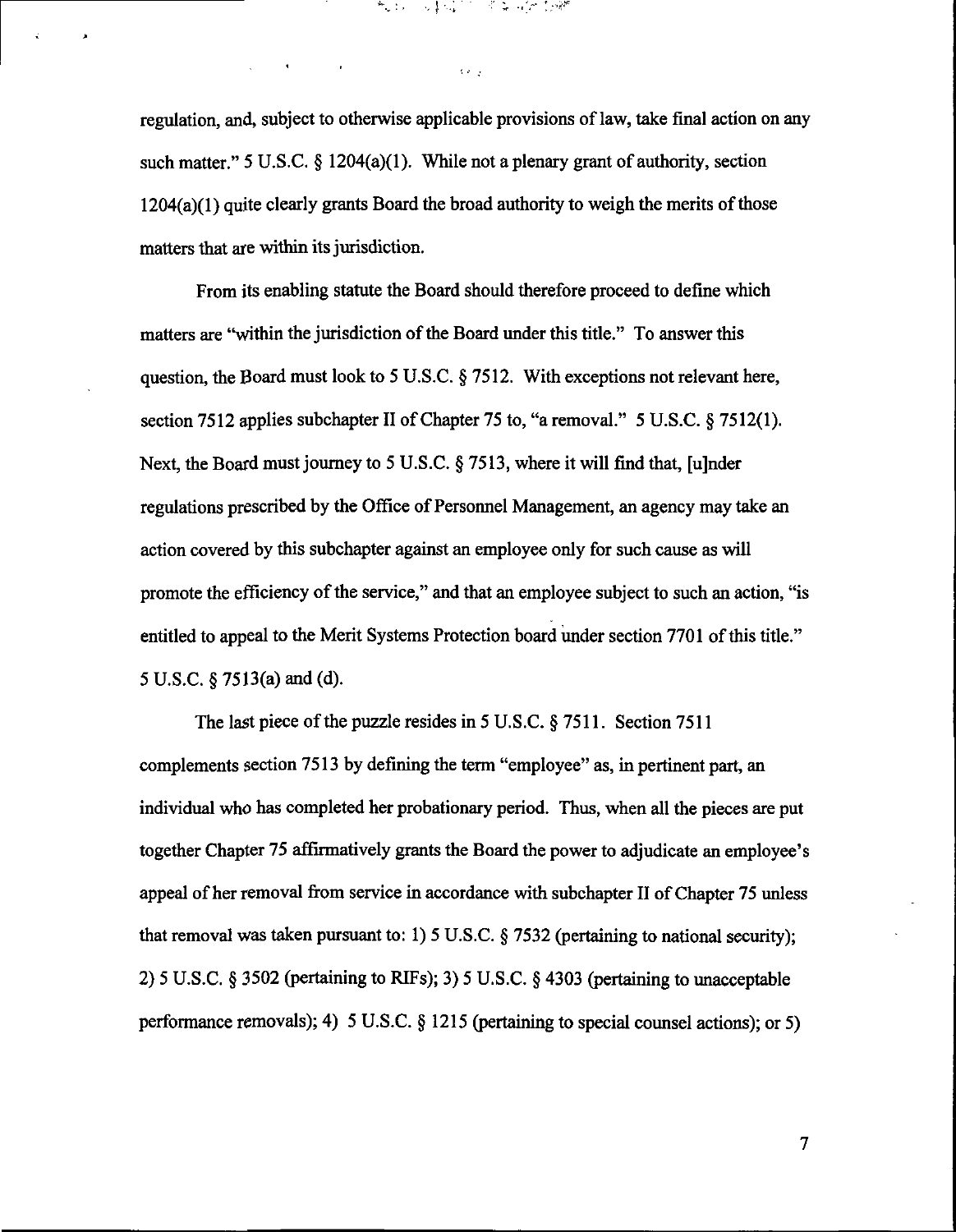5 U.S.C. § 7521 (pertaining to actions against administrative law judges). 5 U.S.C. § 7512(A)-(E).

This means that because Chapter 75 expressly speaks to "removals," as opposed to adverse actions, and because suitability removals do not fall within the exclusions specifically enumerated by 5 U.S.C. § 7512, when an agency removes a tenured employee from the rolls of the Federal Government for suitability reasons, that agency takes an action that on its face is covered by subchapter II of Chapter 75 of Title V of the United States Code. As a result, the effected employee is entitled to the protections mandated by Chapter 75, including Board review, and any limitations on those protections that are imposed by Part 731 are invalid. Put another way, OPM cannot point to any statutory authority that affirmatively allows it to restrict the Board as OPM purports to do in 5 C.F.R. § 731.50(b). That an agency may taken a removal action because it was directed to do so by OPM does not alter the fact that when an employee is removed for suitability reasons, it is the employing agency that ultimately effects the removal. Consequently, the Board should apply 5 U.S.C. Chapter 75 when considering the appeals of tenured federal civilian employees who have been removed from service at the direction of OPM for suitability reasons.

OPM's assertion that applying Chapter 75 will create a conflict with Civil Service Rule V should also be rejected. Not only is any potential conflict the a creature of OPM's own creation, OPM's assertion once again ignores the critical fact that it is OPM's regulations that must conform to statute and not the other way around.

8

 $\sqrt{\beta_4}$ 

 $\frac{1}{2} \sum_{i=1}^{n} \frac{1}{2} \sum_{j=1}^{n} \frac{1}{2} \sum_{j=1}^{n} \frac{1}{2} \sum_{j=1}^{n} \frac{1}{2} \sum_{j=1}^{n} \frac{1}{2} \sum_{j=1}^{n} \frac{1}{2} \sum_{j=1}^{n} \frac{1}{2} \sum_{j=1}^{n} \frac{1}{2} \sum_{j=1}^{n} \frac{1}{2} \sum_{j=1}^{n} \frac{1}{2} \sum_{j=1}^{n} \frac{1}{2} \sum_{j=1}^{n} \frac{1}{2} \sum_{j=1}^{n$ 

高标准 网络绿花绿绿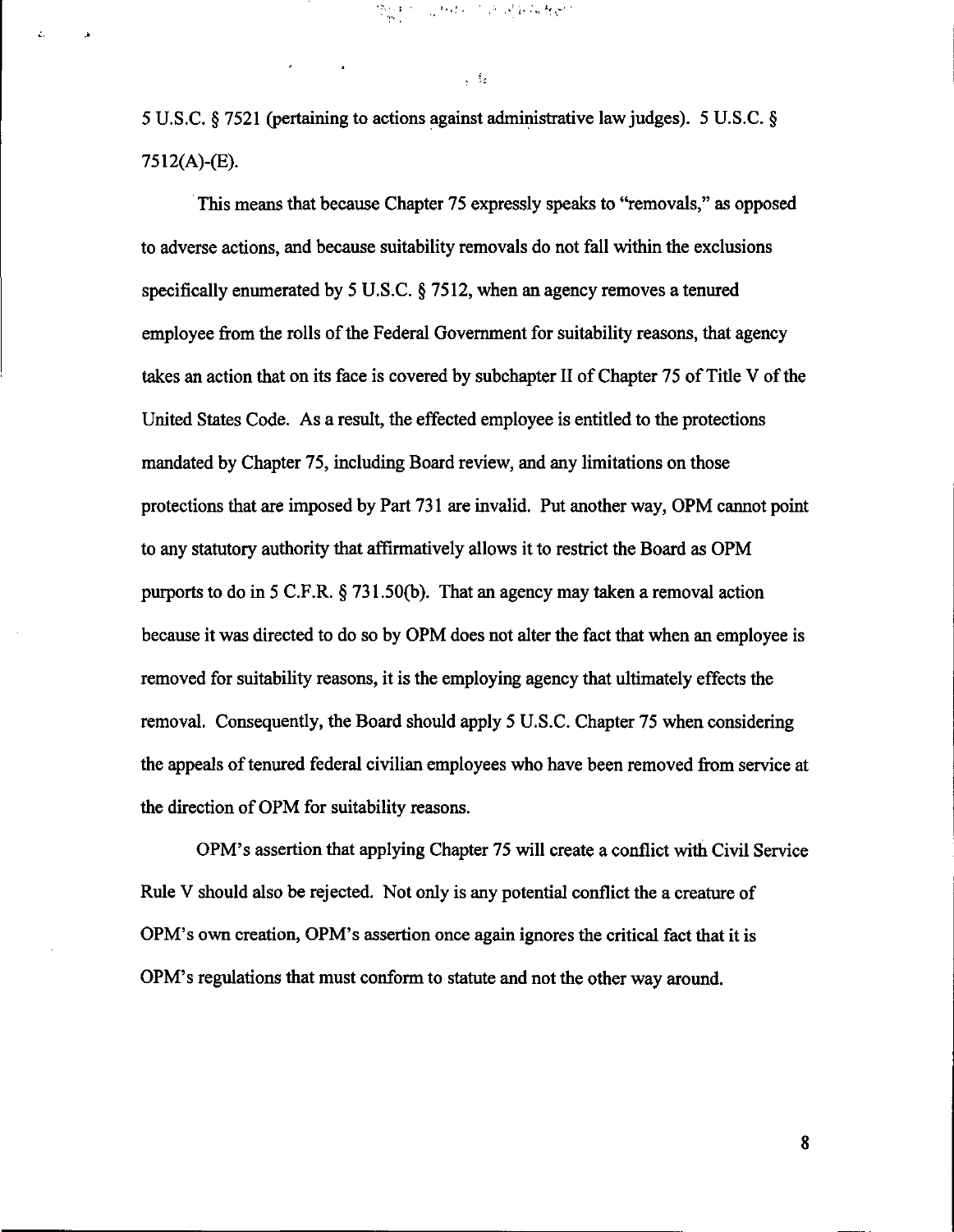#### $\alpha$  as

### B. Application of Part 731 to Tenured Federal Employees Cannot Be Sustained by Chevron Deference or Stare Decisis

Whether OPM argues for *Chevron* deference, as it claims to, or seeks to invoke the doctrine of stare decisis, which it also appears to do, to support the continued application of Part 731 to tenured federal civilian employees, OPM's argument lacks merit. Chevron deference is not appropriate when, as here, an OPM interpretation of its rule-making authority conflicts with express statutory language. See, e.g., Butterbaugh v. Dep 't of Justice, 336 F.3d 1332,1341 (2003); Van Wersch v. Dep 't of Health and Human Services, 197 F.3d 1144, 1151 (1999). Stare decisis is policy doctrine and is not an absolute rule. Regardless of the need for consistency and certainty, *stare decisis* will yield when the rationale behind a previous interpretation or decision no longer withstands careful analysis. See Arizona v. Gant, 129 S.Ct. 1710,1722 (2009), quoting Lawrence v. Texas, 539 U.S. 558, 577,123 S.Ct. 2472 (2003).

Simply put, this means that the fact that OPM has been acting ultra vires for a long time and neither the Board nor the courts have previously challenged OPM on the application of its suitability regulations to tenured employees is not a valid argument in favor of allowing OPM to perpetuate its mistake. This is especially true when the precise issue raised by the Board has never been adjudicated. For example, OPM's reliance on Folio v. Dep't of Homeland Security, 402 F.3d 1350 (Fed. Cir. 2005) is misplaced. Folio was an entirely different case from what is presented here. Folio never worked a single day as a federal employee. Folio was an applicant for employment. The statutory requirements of Chapter 75 could not therefore have been triggered in that case because there was no way that Folio could have met the definition of employee contained in 5

9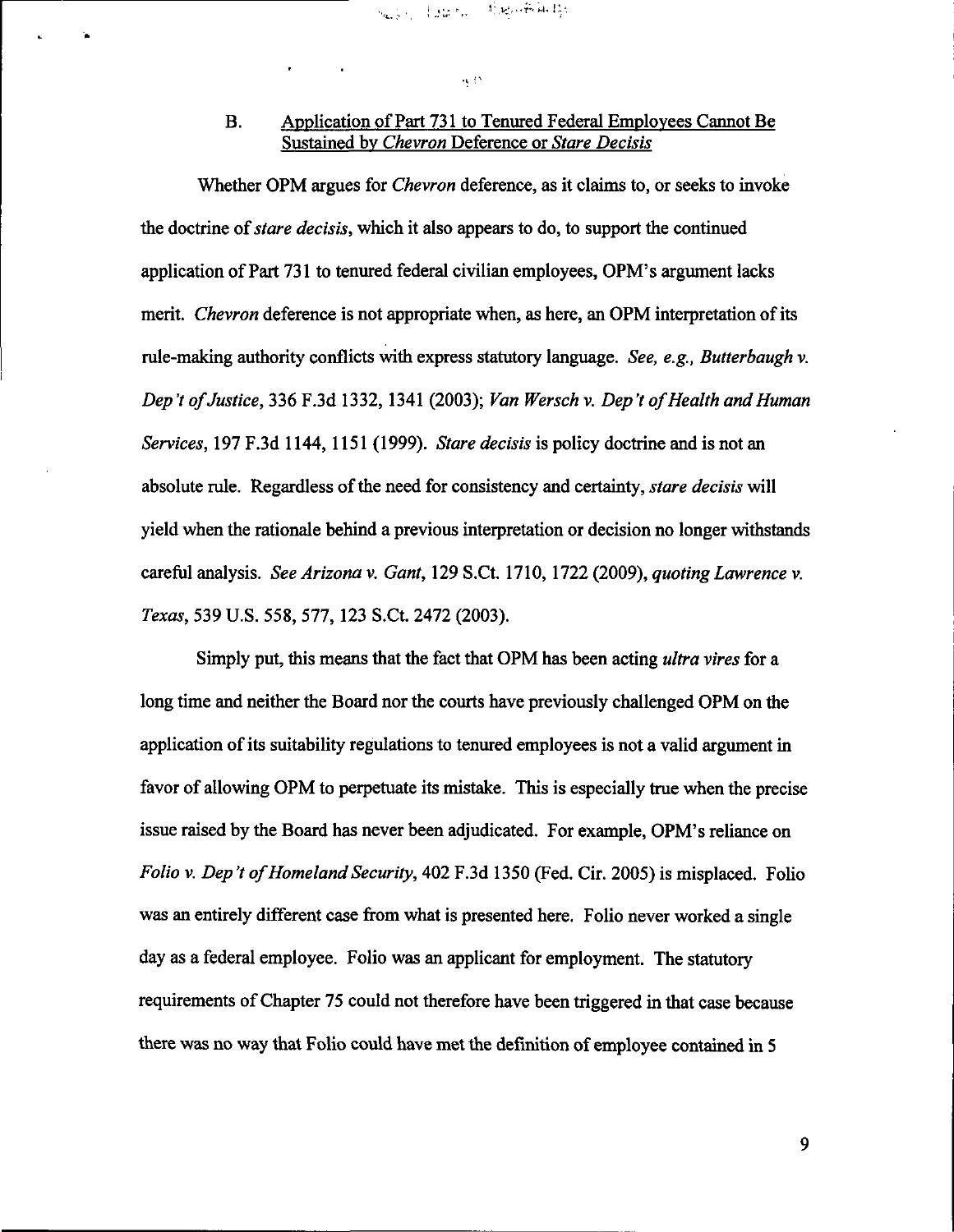U.S.C. § 7511. Not only was the argument not raised, it could not have been raised in that case.

 $\mathcal{C}^{(0)}$ 

÷.

Likewise, as explained above, any collision between Chapter 75 and OPM's suitability regulations is the result of OPM's regulations overreaching OPM's statutory authority. Therefore such a collision, even if likely, cannot present a sustainable reason for the Board to prop up the otherwise invalid portions of OPM's regulations. Indeed, OPM's argument that Congress silently, yet somehow affirmatively, ratified the use of separate procedures for suitability removals and adverse action because of its pre-existing knowledge of Civil Service Rule V is misdirected. Once again, the question is not whether congress gave OPM the power to regulate suitability. The relevant question is whether, by a general grant of rule-making authority to OPM, Congress intended to delegate to OPM the power to restrict the jurisdiction over removal appeals that is specifically granted to the Board by 5 U.S.C. 7513(d). There is no evidence that Congress intended to grant OPM such power. Consequently, the Board should apply 5 U.S.C. Chapter 75 when considering the appeals of tenured federal civilian employees who have been removed from service at the direction of OPM for suitability reasons.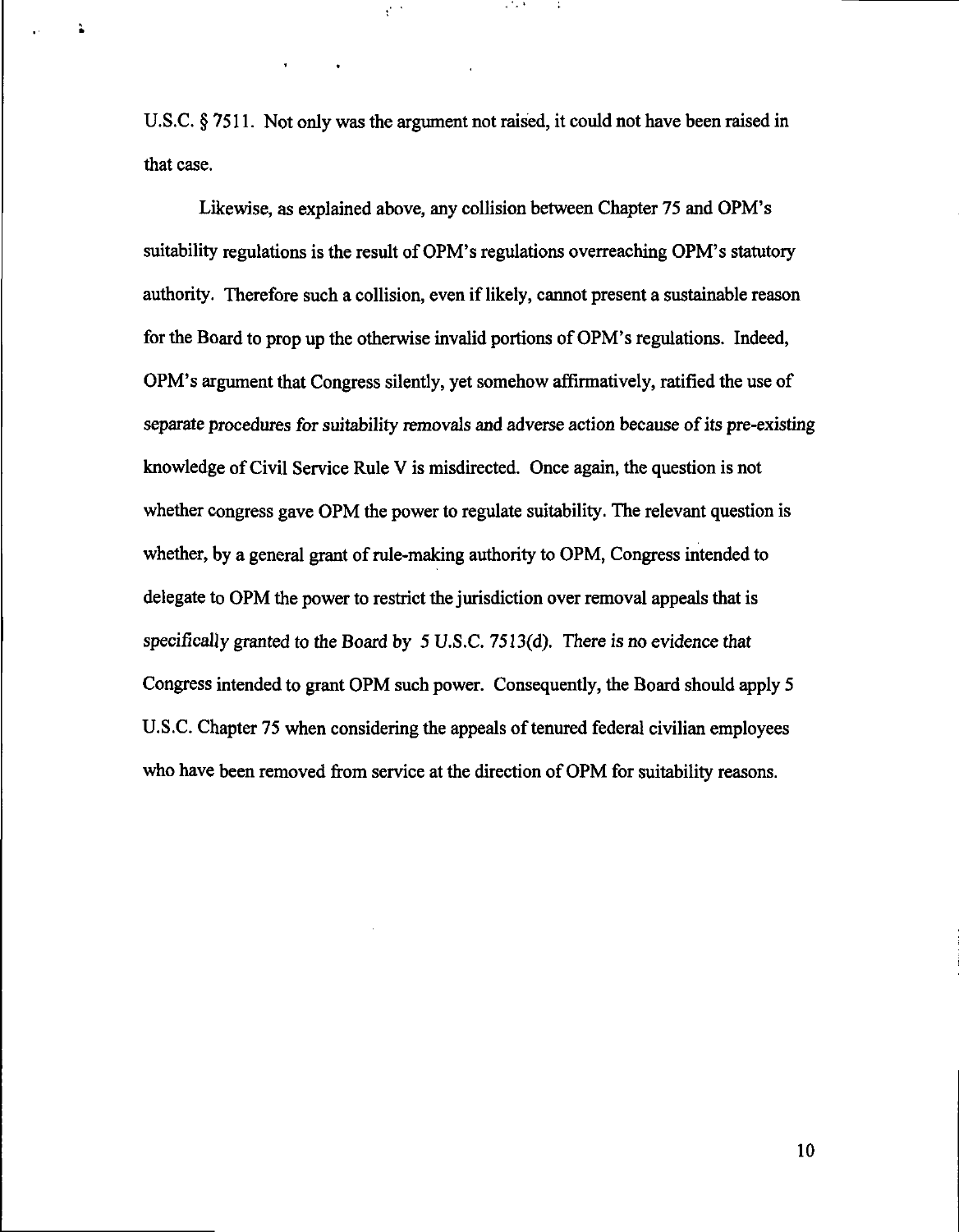### III. CONCLUSION

Based on all of the foregoing, AFGE respectfully submits that the Board should apply 5 U.S.C. Chapter 75 when considering the appeals of tenured federal civilian employees who have been removed from service at the direction of OPM for suitability reasons.

Respectfully submitted,

 $\boldsymbol{\varkappa}\varDelta$ Andres M. Grajales

Assistant General Counsel Office of the General Counsel AFGE, AFL-CI 80 F. Street, NW Washington, D.C. 20001<br>Tel.: 202-639-6426 Tel: 202-639-6426 Fax.: 202-639-6441 Email: Grajaa@afge.org

For AFGE

June 7, 2010 Date